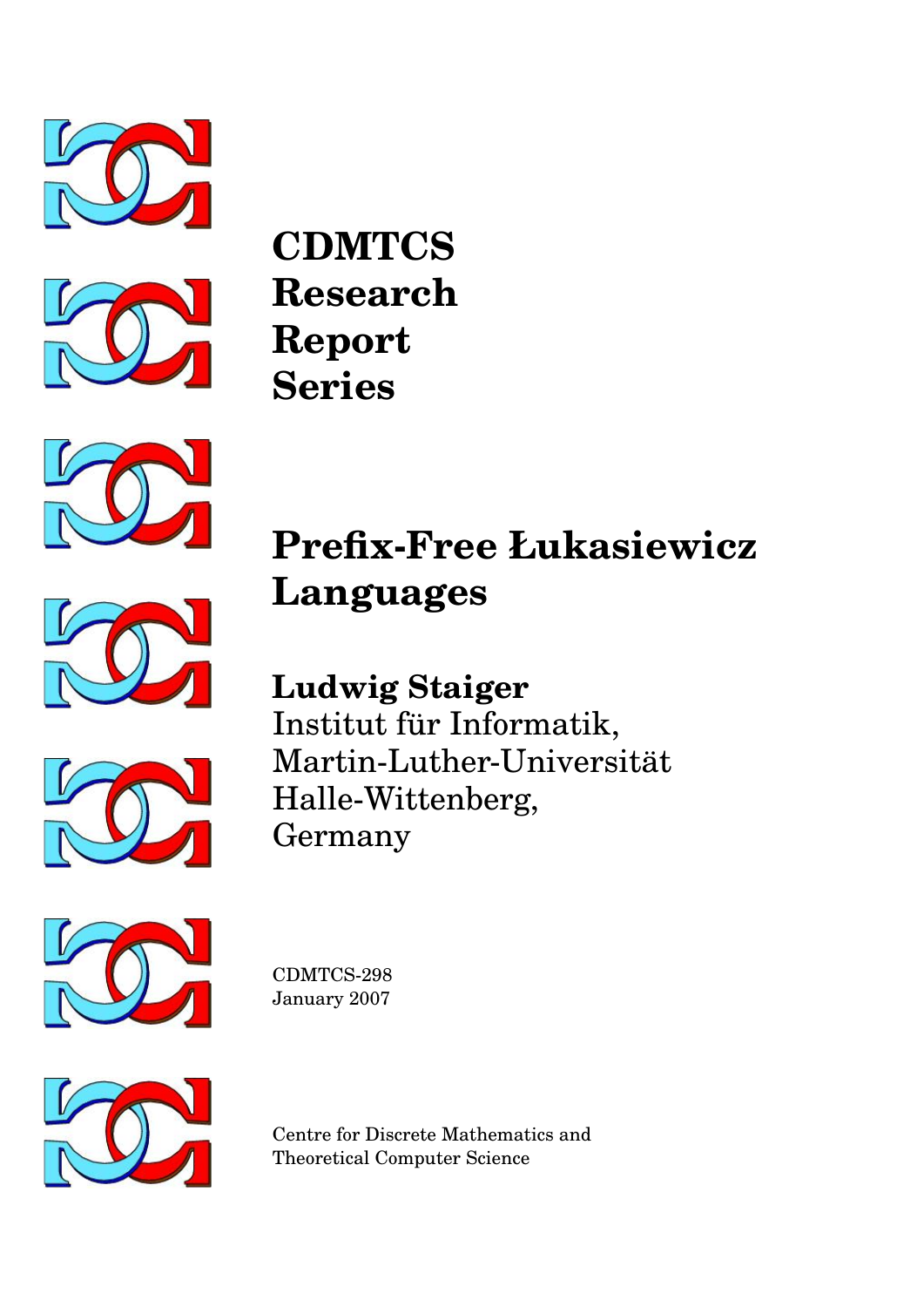# Prefix-Free Łukasiewicz Languages

Ludwig Staiger

### Institut für Informatik Martin-Luther-Universitat Halle-Wittenberg ¨ D - 06099 Halle, Germany **email: ludwig.staiger@informatik.uni-halle.de**

#### **Abstract**

Generalised Łukasiewicz languages are simply described languages having good information-theoretic properties. An especially desirable property is the one of being a prefix code. This paper addresses the question under which conditions a generalised Łukasiewicz language is a prefix code. Moreover, an upper bound on the delay of decipherability of a generalised Łukasiewicz language is derived.

**Keywords:** Prefix codes; Delay of decipherability; Deterministic context-free languages.

**1991 Mathematics Subject Classification:** 68Q45, 94A17

#### **1 Introduction**

The Łukasiewicz language over a two letter alphabet (see [1]) is the context-free language defined by the grammar  $S \rightarrow aSS \mid b$ . It is a simple deterministic language (cf. [5]), thus prefix-free. In the papers [6, 9] this language was generalised in two ways: First languages generated by grammars  $S \to aS^n \mid b$  with  $n \geq 2$ were admitted. The languages thus specified are also simple deterministic and prefix-free. In what follows we will not necessarily require  $n \geq 2$ . Unless specified otherwise, our results will hold for arbitrary  $n \in \mathbb{N}$ .

Secondly, we substitute the letters of a and b by languages C and B. This results in a language defined by the equation

$$
\mathbf{L} = \mathbf{C} \cup \mathbf{B} \cdot \mathbf{L}^{\mathfrak{n}} \tag{1}
$$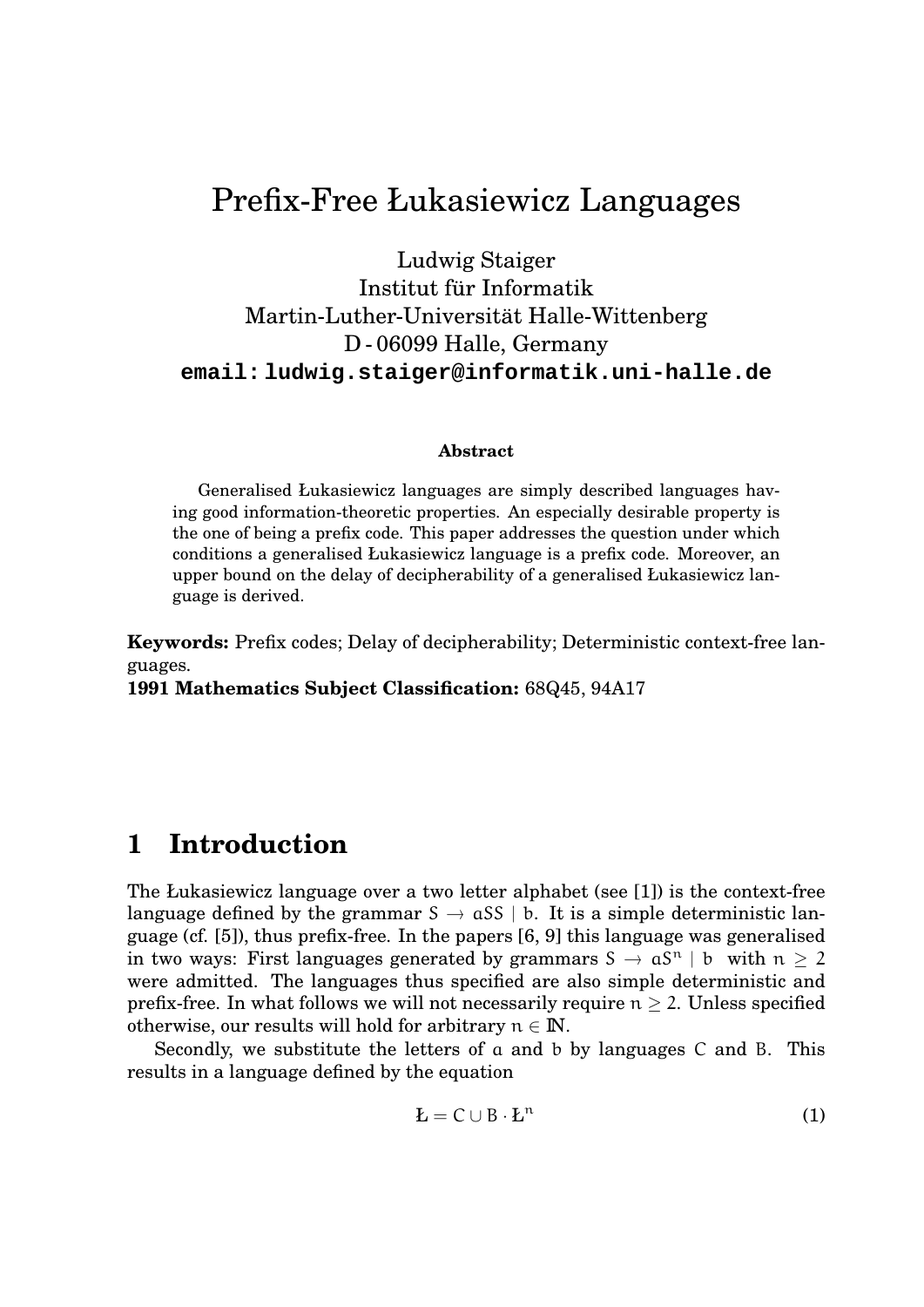These languages Ł are—depending on the languages C and B—not necessarily context-free and will be called, in the sequel,  $(C, B)$ -n-Łukasiewicz-languages or, simply, generalised Łukasiewicz languages.

In [9] we confined to the case where  $C \cup B$  is a code and  $C \cap B = \emptyset$ . In this case, the resulting  $(C, B)$ -n-Łukasiewicz-language Ł is also a code, but not necessarily prefix-free. The aim of this paper is to give some conditions under which the resulting code  $E$  is prefix-free. Moreover, a formula for the delay of decipherability of Ł depending on those of C and B is derived.

Next we introduce the notation used throughout the paper. By  $\mathbb{N} = \{0, 1, 2, \ldots\}$ we denote the set of natural numbers. Let X be an alphabet of cardinality  $|X|$  $r \geq 2$ . By  $X^*$  we denote the set (monoid) of words on X, including the *empty word e*. For  $w, v \in X^*$  let  $w \cdot v$  be their *concatenation*. This concatenation product extends in an obvious way to subsets  $W\!,V\subseteq X^*\!.$  For a language  $W$  let  $W^*\coloneqq\bigcup_{\mathfrak{i}\in\mathbb{N}}W^{\mathfrak{i}}$  be the *submonoid* of X <sup>∗</sup> generated by W. Furthermore |w| is the *length* of the word  $w \in X^*$  and  $\mathbf{A}(W)$  is the set of all finite prefixes of strings in  $W \subseteq X^*$ . We shall abbreviate  $w \in A(v)$  by  $w \sqsubset v$ .

As usual language  $W \subseteq X^*$  is called a *code* provided  $w_1 \cdots w_l = v_1 \cdots v_k$  for  $w_1, \ldots, w_l, v_1, \ldots, v_k \in W$  implies  $l = k$  and  $w_i = v_i$ .

A code W is called a *prefix code* provided  $v \subseteq w$  implies  $v = w$  for  $v, w \in W$ .

#### **2 Generalised Łukasiewicz languages**

In this section we first present some general properties of the languages defined by Eq. (1) which can be found in Section 2 of [9]. Then we give a simple sufficient condition for the prefix-freeness of Łukasiewicz languages.

**Lemma 1** *Let*  $C, B \subseteq X^* \setminus \{e\}$  *and*  $E$  *be defined by Eq. (1).* 

- 1.  $\mathbf{L} \subseteq \mathbf{C} \cup \mathbf{B} \cdot (\mathbf{C} \cup \mathbf{B})^* \cdot \mathbf{C}^n \subseteq (\mathbf{C} \cup \mathbf{B})^*$
- *2. Let* C ∩ B = ∅*. If* C ∪ B *is a code then* Ł *is a code, and if* C ∪ B *is a prefix code then* Ł *is also a prefix code.*
- 3. If  $w \in (B \cup C)^{i}$  and  $v_1, \ldots, v_{i \cdot n} \in L$  then  $w \cdot v_1 \cdots v_{i \cdot n} \in L^*$ .
- *4.*  $A(E^*) = A((C \cup B)^*)$

We prove only 1. and 3, the other properties are proved in Proposition 2.1 of [9]. **Proof.** We have  $\textbf{\textit{L}}=\bigcup_{i=0}^{\infty} L_i$  where  $L_0:=C$  and  $L_{i+1}:=L_i\cup B\cdot L_i^n.$  Then one easily verifies by induction on i that  $L_i \subseteq C \cup B \cdot (C \cup B)^* \cdot C^n$ .

For the proof of 3. we show by induction on i that the assertion holds for every  $w \in (B \cup C)^{\mathfrak{i}}.$ 

If  $w \in (B \cup C)^0 = \{e\}$  then  $w \in L^*$ . Assume  $w \in (B \cup C)^{i+1}$ . Then  $w = v \cdot u$ for  $v \in (B \cup C)$  and  $u \in (B \cup C)^i$ . By the induction hypothesis,  $u \cdot v_1 \cdots v_{i,n} \in L^m$ for suitable  $m \in \mathbb{N}$ . Consequently,  $u \cdot v_1 \cdots v_{(i+1)n} \in L^{m+n}$  has a decomposition  $u \cdot v_1 \cdots v_{(i+1)\cdot n} = u_1 \cdots u_n \cdot u'$  where  $u_j \in L$  and  $u' \in L^m$ .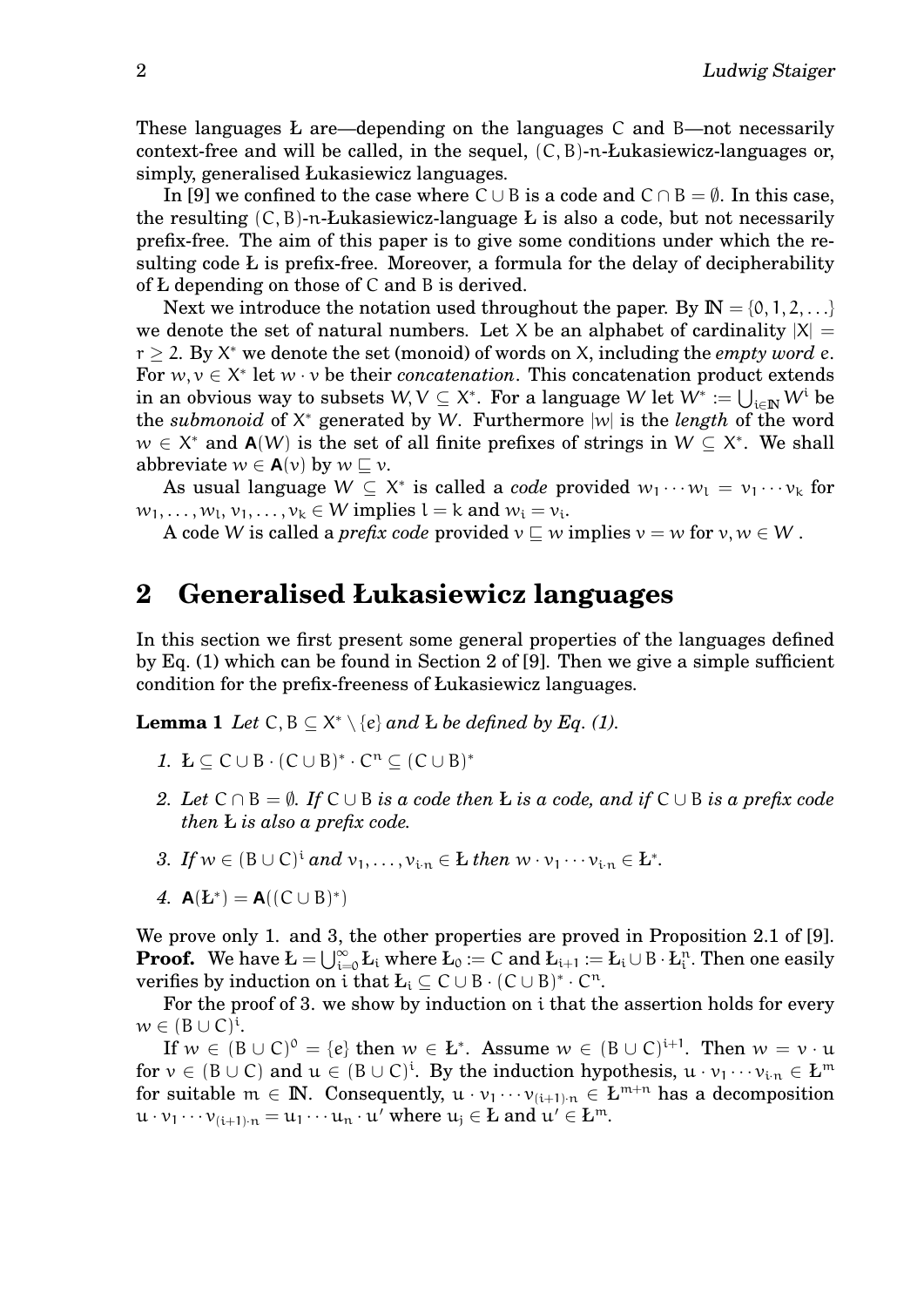If  $v\in C$  then  $v\cdot u\cdot v_1\cdots v_{(i+1)\cdot n}\in L^{m+n+1}$  and the assertion is true. If  $v\in B$  then  $v \cdot u_1 \cdots u_n \in L$  whence  $v \cdot u_1 \cdots u_n \cdot u' \in L^*$  and the assertion is also true.  $\Box$ 

Next we are going to investigate, under which conditions the Łukasiewicz language L is a prefix code. It is known that L might be a prefix code if  $C \cup B$  is not a prefix code.

It is obvious that L cannot be a prefix code unless C is a prefix code and  $A(B \cdot B)$  $L^{n}$ )  $\cap$  C =  $\emptyset$  = **A**(C)  $\cap$  B · Ł<sup>n</sup>. The following theorem shows that in addition to these necessary conditions it suffices to require that B be a prefix code.

**Lemma 2** Let C, B be prefix codes and L be defined by the equation  $L = C \cup B \cdot L^{n}$ .  $\mathbf{I} \mathbf{f} \mathbf{A} (\mathbf{B} \cdot \mathbf{L}^n) \cap \mathbf{C} = \emptyset = \mathbf{A}(\mathbf{C}) \cap \mathbf{B} \cdot \mathbf{L}^n$  then *Ł is a prefix code.* 

**Proof.** Assume  $w, w' \in L$  are words with  $w \subset w'$  and  $|w| + |w'|$  be minimal. From the hypothesis it follows immediately that  $w, w' \notin C$ .

Then  $w = v \cdot w_1 \cdots w_n$  and  $w' = v' \cdot w'_1 \cdots w'_n$  where  $v, v' \in B$  and  $w_j, w'_j \in L$ . Since B is a prefix code,  $v = v'$ . Thus  $w_j \subset w'_j$  or  $w'_j \subset w_j$  for some  $j = 1, \ldots, n$ contradicting the minimality of  $|w| + |w'|$ . |. ❏

Example 2.2 of [9] shows that the converse of Lemma 2 is not true, that is, Ł might be a prefix code without requiring that B be a prefix code.

Moreover, the following examples show that the conditions  $A(B \cdot L^n) \cap C = \emptyset$ and  $\mathbf{A}(C) \cap B \cdot L^n = \emptyset$  are likewise independent under the assumptions that  $C \cup B$ is a code,  $C \cap B = \emptyset$  and C, B are prefix codes.

**Example 3** Consider B := {aa} and C := {aab, bba} and  $L = C \cup B \cdot L^2$ . Then  $C \cup B$ is a code, C and B are prefix codes,  $C \cap B = \emptyset$  and  $A(C) \cap B \cdot L^n = \emptyset$  but L is not a prefix code because C ⊆ **A**(B · Ł n  $\Box$ ).

**Example 4** Let C := {aab, aaabaabb}, B := {a} and  $L = C \cup B \cdot L^2$ . Then  $C \cup B$  is a code, C and B are prefix codes, C ∩ B = Ø and  $\mathsf{A}(B \cdot E^n) \cap C = \emptyset$  but a  $\cdot$  aab  $\cdot$  aab  $\sqsubseteq$ aaabaabb, and Ł is not a prefix code. ❏

#### **3 Factorisation and the Delay of Decipherability**

In this section we investigate the delay of decipherability of  $L \subseteq X^*$ . To this end we consider factorisations of words  $w \in W^*$ . As usual, a tuple  $(w_1, \ldots, w_l)$  is called a W-*factorisation* of  $w$  provided  $w = w_1 \cdots w_l.$  For the sake of brevity we shall say that w has the W-factorisation  $w = w_1 \cdots w_l$ . Thus, a language W is a code if and only if every word  $w \in X^*$  has at most one W-factorisation.

The deciphering (or decoding) of a message  $w \in W^*$  consists in finding the (unique) W-factorisation  $w = w_1 \cdots w_l$  of w. If we consider the deciphering as a parsing process proceeding from left to right we are confronted with the task, given a prefix  $w' \sqsubseteq w$ , to estimate as soon as possible valid W-factorisations of this prefix  $w'$ . This can be based only on the possible W-factorisations of prefixes  $w'' \sqsubseteq w'.$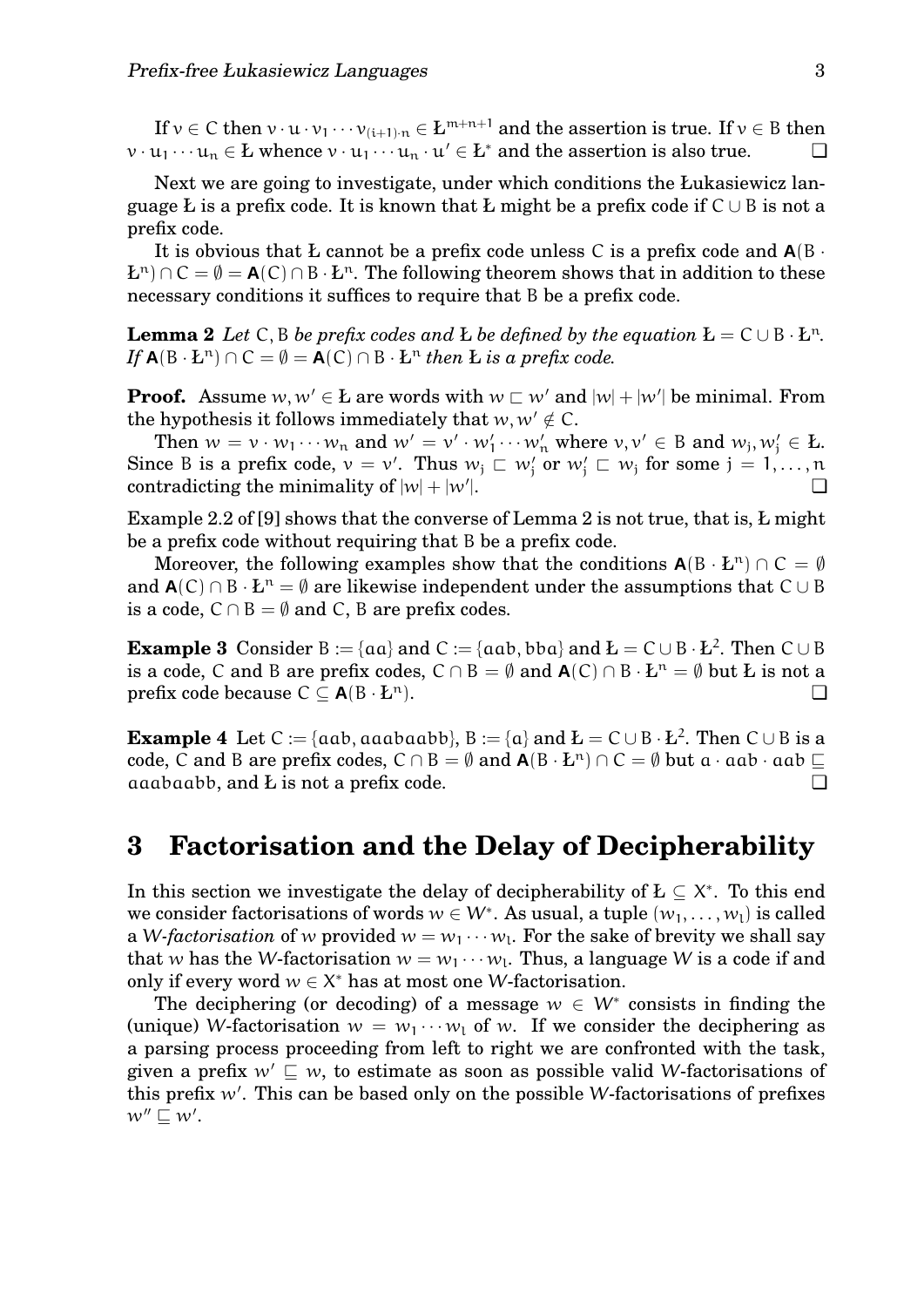According to [2, 3, 4, 8], a code W has a *delay of decipherability (or deciphering delay*)  $d \ge 0$  if and only if for all  $v, v' \in W$  the relation  $v \cdot v_1 \cdots v_d \sqsubseteq v' \cdot u$  where  $v_1, \ldots, v_d \in W$  and  $u \in W^*$  implies  $v = v'$ . For the above mentioned parsing process this means that once we have a W-factorisation of a prefix  $w'' \sqsubseteq w$  into  $d + 1$  factors  $w'' = v \cdot v_1 \cdots v_d$  then the first factor v is definitively valid, that is, every W-factorisation of w starts with the factor  $v \in W$ .

Observe that a code  $W \subseteq X^*$  of delay of decipherability d satisfies

$$
W^{d+1} \cap \mathbf{A}(W) = \emptyset. \tag{2}
$$

We say that a code W has a *bounded delay of decipherability* provided W has a delay of decipherability d for some  $d \in \mathbb{N}$ . In particular, W is a prefix code iff W has a delay of decipherability 0.

A further generalisation of the delay of decipherability is the *delay function*  $d_W : W \to \mathbb{N} \cup \{\infty\}$  (see [3, 4, 8]) defined as follows. First, we say that a word  $v \in W$  has a delay of decipherability of d with respect to  $W \subseteq X^*$  provided for all  $v' \in W$  the relation  $v \cdot v_1 \cdots v_d \sqsubseteq v' \cdot u$  where  $v_1, \ldots, v_d \in W$  and  $u \in W^*$  implies  $v = v'$ . Cast into words of our parsing process this means that once we have a W-factorisation of a prefix  $w'' \sqsubseteq w' \sqsubseteq w$  into  $d + 1$  factors starting with the factor  $v \in W$  this factor v is definitively valid. Now define  $d_W : W \to \mathbb{N} \cup \{\infty\}$  as follows.

$$
d_W(w) := \inf\{d : w \text{ has a delay of decipherability of } d \text{ w.r.t. } W\}
$$
 (3)

Thus W has a delay of decipherability of d iff  $d_W(w) \leq d$  for all  $w \in W$ , and W has a bounded delay of decipherability iff the function  $d_W$  is bounded on W. We say that a code W has a *finite delay of decipherability*<sup>1</sup>, provided the function  $d_W$ maps W to IN, that is, has never the value  $\infty$ .

We conclude this section with a theorem on Łukasiewicz languages derived from codes having a bounded delay of decipherability.

**Theorem 5** Let C be a prefix code,  $A(B \cdot L^n) \cap C = \emptyset$  and let  $C \cup B$  be a code having *a delay of decipherability of at most* n*. Then the generalised Łukasiewicz language*  $$ 

**Proof.** Assume the contrary, that is, there are  $v, v' \in L$  such that  $v \subset v'$  and assume  $|v| + |v'|$  to be minimal. It is obvious that  $v \notin C$ . Then  $v = u \cdot w_1 \cdots w_n$  with  $u \in B$  and  $w_i \in L \subseteq (C \cup B)^* \setminus \{e\}$ . Now, Eq. (2) shows that  $v' \notin C$ .

Consequently,  $v' = u' \cdot w_1' \cdots w_n'$  where  $u' \in B$  and  $w_i' \in L \subseteq (C \cup B)^* \setminus \{e\}.$ Since  $C \cup B$  has a delay of decipherability of n this implies  $u = u'$  which in turn implies, that there is a j,  $1 \le j \le n$ , such that  $w_j \sqsubset w'_j$  or  $w'_j \sqsubset w_j$ , contradicting the minimality of  $|v| + |v'|$ |. ❏

The subsequent examples show, on the one hand, that the bound n in Theorem 5 cannot be improved but, on the other hand, that there are cases where it is not tight.

<sup>&</sup>lt;sup>1</sup>The reader is warned that the book [2] uses the term finite delay of decipherability to denote codes of bounded delay of decipherability.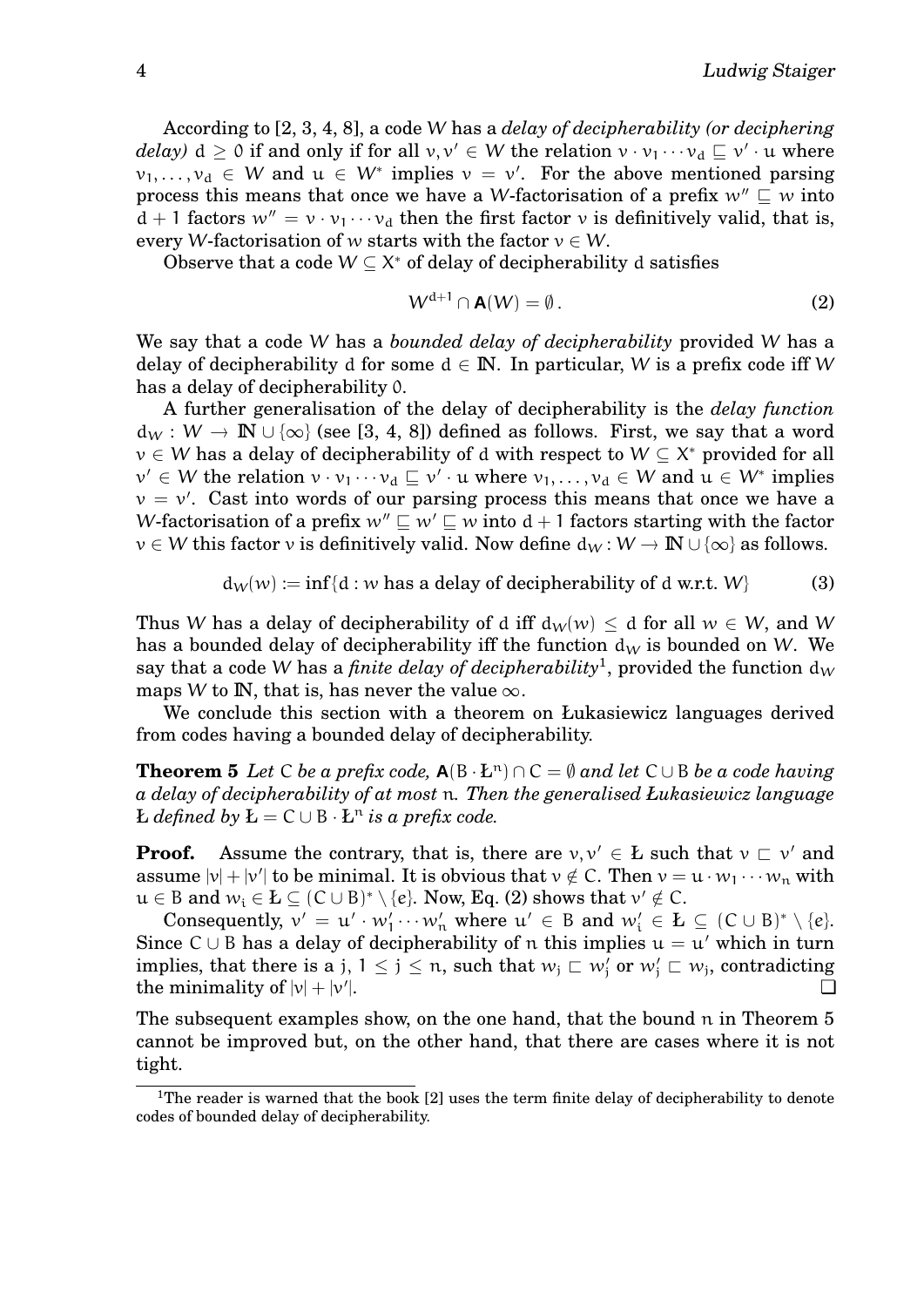The first example is a code C ∪ B of delay of decipherability  $n + 1$  for which  $L =$  $C \cup B \cdot L^n$  is not a prefix code. Its construction is similar to the one of Theorem 5.1 in [4].

**Example 6** Let B := {b, bab}, C := { $a^{j}ba^{j+1}b: 1 \leq j \leq 2n$ } and  $\mathbf{L} = \mathbf{C} \cup \mathbf{B} \cdot \mathbf{L}^{n}$ . Then C is a prefix code and  $C \cap A(B \cdot L^n) = \emptyset$ .

Moreover, C ∪ B has a delay of decipherability  $n + 1$ , for the words  $w_1 := b$ . aba<sup>2</sup>b · · · a<sup>2n-1</sup>ba<sup>2n</sup>b and  $w_2 :=$  bab ·  $a^2$ ba<sup>3</sup>b · · ·  $a^{2n}$ ba<sup>2n+1</sup>b are the words having the longest (C∪B)-factorisations in which the first factors differ. Since  $w_1, w_2 \in B \cdot C^n$ , this shows also that  $E$  is not a prefix code.  $\Box$ 

The second example is a code  $C \cup B$  having a delay of decipherability of d for which Ł, independently of  $n \geq 1$ , is a prefix code.

**Example 7** Let  $X = \{a, b\}$ ,  $C := \{a^db\}$  and  $B := \{a\}$ . Then  $C \cup B$  has a delay of decipherability of d and  $L = C \cup B \cdot L^n$   $(n \ge 1)$  is a prefix code.

# **4 The Delay of Decipherability of Łukasiewicz Languages**

In the preceding section we observed that the construction of Eq. (1) might turn non-prefix codes into prefix codes. By a more subtle consideration of the delay function  $d_{\text{C}\cup\text{B}}$  for specific words we are able to obtain a result more general than Theorem 5. First we mention the following result, which is a simple consequence of the fact that the  $(C \cup B)$ -factorisation of a word  $w \in L^*$  is longer than its *L*factorisation.

**Corollary 8** *Let*  $C \cup B$  *a code,*  $C \cap B = \emptyset$  *and*  $L = C \cup B \cdot L^n$ . *Then*  $d_L(w) \leq d_{C \cup B}(w)$ *, for every*  $w \in C$ *.* 

The aim of this last section is to investigate in more detail the delay function of decipherability of generalized Łukasiewicz languages. Before proceeding to the main result of this section we need an auxiliary property of Łukasiewicz languages.

**Proposition 9** *Let*  $C \cup B$  *be a code,*  $C \cap B = \emptyset$ ,  $L = C \cup B \cdot L^n$  *and let*  $w, v \in L$  *having*  $(C \cup B)$ *-factorisations*  $w = w_1 \cdots w_l$  *and*  $v = w_1 \cdots w_k$  *with*  $l \le k$ *, respectively. Then*  $k = l$ .

**Proof.** If  $l < k$  by Lemma 1.3 we have  $w_{l+1}\cdots w_k \cdot u^{(k-l)\cdot n} \in L^*$ , for  $u \in C \subseteq L$ . Consequently, the word  $w' = w \cdot (w_{l+1} \cdots w_k \cdot u^{(k-l) \cdot n}) = v \cdot (u^{(k-l) \cdot n})$  has two different Ł-factorisations, which contradicts Lemma 1.2. ❏

After this preparation we derive the main theorem of this section.

**Theorem 10** *Let* C∪B *be a code, and let*  $d_{C\cup B}: C\cup B \rightarrow \mathbb{N}\cup\{\infty\}$  *its delay function.*  $\mathbf{I} f \mathbf{L} = \mathbf{C} \cup \mathbf{B} \cdot \mathbf{L}^n$  and  $w \in \mathbf{L}$  has a  $(\mathbf{C} \cup \mathbf{B})$ -factorisation  $w = w_0 \cdot w_1 \cdots w_l$  then

$$
d_L(w) \leq max\{d_{C\cup B}(w_i)-l+i: 0\leq i\leq l\}\cup\{0\}.
$$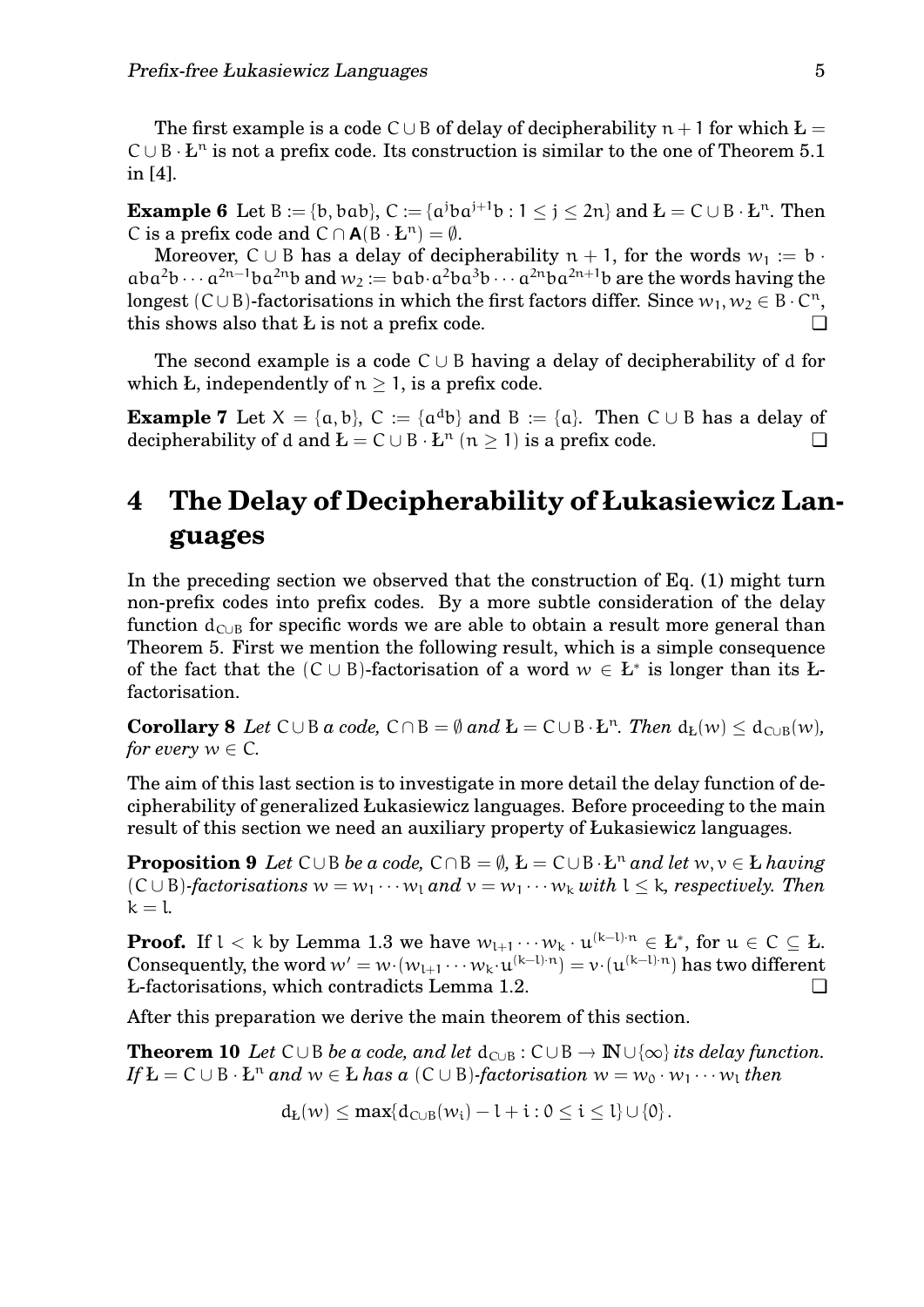**Proof.** For  $w \in C$  the assertion is Corollary 8.

Let  $w \in B \cdot L^n$  and consider its  $(C \cup B)$ -factorisation  $w = w_0 \cdot w_1 \cdots w_l$ . We proceed by induction on i. Let  $d := max{d_{C\cup B}(w_i) - l + i : 0 \le i \le l} \cup {0}$  and consider the relation  $w \cdot (u_1 \cdots u_d) \sqsubseteq v \cdot u$  where  $u_i, v \in L$  and  $u \in L^*$ .

Since  $L \subseteq (C \cup B)^*$ , we may consider the  $(C \cup B)$ -factorisations  $w_0 \cdot w_1 \cdots w_l$ .  $(u_1 \cdots u_d) \sqsubseteq v_0 \cdots v_1 \cdots v_k \cdot u$  where  $v = v_0 \cdots v_1 \cdots v_k$  is the  $(C \cup B)$ -factorisation of  $v \in L$ . From  $d_{C\cup B}(w_0) \leq d + l$  we obtain  $w_0 = v_0$ .

Now, canceling equal factors from the left, we proceed by induction and obtain  $w_i = v_i$  for  $i \le \min\{1, k\}$ . Then  $w = v$  follows from Proposition 9.

With Lemma 1.1 we obtain the following corollary.

**Corollary 11** *Let*  $C \cup B$  *be a code of a delay of decipherability* d,  $C \cap B = \emptyset$  *and*  $\mathbf{L} = \mathbf{C} \cup \mathbf{B} \cdot \mathbf{L}^n$ . Moreover let  $\mathbf{d}_{\mathsf{C} \cup \mathsf{B}}(v) \leq \mathbf{d}'$  for all  $v \in \mathsf{C}$ . Then  $\mathbf{L}$  has a delay of  $decipherability d<sub>L</sub> \leq max\{d', d-n\}.$ 

**Proof.** It suffices to show that every  $w \in B \cdot L^n$  has  $d_L(w) \leq d - n$ . To this end consider a C∪B-factorisation  $w = w_0 \cdot w_1 \cdots w_l$ . According to Lemma 1.1 the last n words  $w_{l-n+1}, \ldots w_l$  are in C. Now the assertion follows from Theorem 10. <del>□</del>

Again Examples 6 and 7 show, on the one hand, that the bound in Theorem 10 and Corollary 11 cannot be improved but, on the other hand, that there are cases where it is not tight.

**Example 6. (continued)** We have  $d_{C\cup B}(v) = 0$  for  $v \in C$ ,  $d_{C\cup B}(bab) = n$  and  $d_{\text{C}\cup\text{B}}(b) = n + 1$ . This shows  $d_k = 1$  because L is not a prefix code.

**Example 7. (continued)** Here  $d_{C\cup B}(a^db) = 0$  and  $d_{C\cup B}(a) = d$ , but  $L = C \cup B \cdot L^n$  $(n > 1)$  is a prefix code.

## **Concluding Remark**

It was observed in [6, 9] that Łukasiewicz languages have, on the one hand, remarkable information-theoretic properties and are, on the other hand, simply to describe (cf. [1, 5]). A simpler class of languages is the class of languages definable by finite automata which does not possess those properties.

In the papers [10, 11] the information-theoretic properties of generalised Łukasiewicz languages were employed to demonstrate in a (computationally or language-theoretic) simple way the non-coincidence of Hausdorff dimension and Hausdorff measure for sets defined by infinite iterated function systems and their closures. Here mainly Łukasiewicz languages Ł derived from prefix codes C ∪ B were used in order to obtain iterated function systems with nice topological properties. The present paper shows that it is possible to obtain prefix-free Łukasiewicz languages also from non-prefix codes. This might hint to further examples in the sense of the papers [10, 11].

The preceding section (Corollaries 8 and 11 and Theorem 10) shows that at the cost of a slightly more complicated internal structure of a generalised Łukasiewicz language its deciphering behaviour (as a code) might become less complicated.